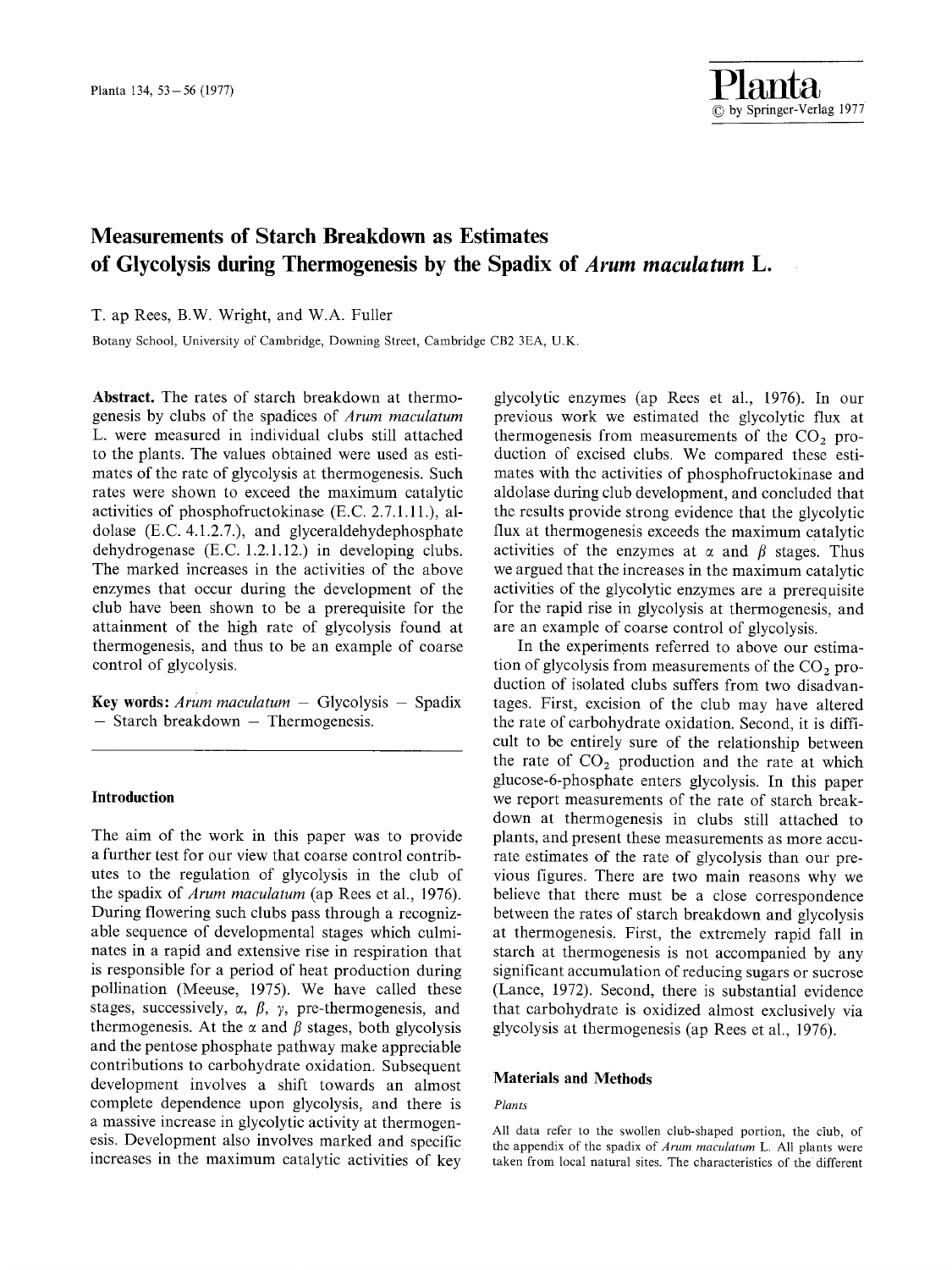stages of the deveiopment of the spadix, the way in which we recognized the stages from  $\alpha$  to pre-thermogenesis, and the procedure used for the collection of the clubs assayed for glyceraldehydephosphate dehydrogenase, were as described previously (ap Rees et al., 1976). For all the other experiments, we dug up complete plants, at late  $\gamma$  stage, with the minimum disturbance of their roots, transferred them with their attendant soil into flower pots (diameter, 25 cm), and put them in a growth room at 14 or  $15^{\circ}$  C, with a photoperiod of 14 h, for 20 to 30 h before starting the experiment.

#### *Methods*

Club temperature was measured by keeping the plant in a growth room at 14 or  $15^{\circ}$  C and making a continuous recording of the difference between the club and the air temperatures with a copperconstantan thermocouple inserted into the club. The details of this method of measuring temperature have been described by Rackham (1975). For comparison of club temperature and  $CO<sub>2</sub>$ production the potted plant was kept at  $15^{\circ}$  C and the temperature of the club was monitored as described above. Once thermogenesis started, the spathe was removed and the club, still attached to the plant, was sealed into a plastic chamber (volume, 30 ml) which was connected to an infrared gas analyser. Balance air with a  $CO<sub>2</sub>$  concentration of 0.03% (v/v) was passed through the chamber at a rate of  $0.31$  min<sup>-1</sup>, and gain of  $CO<sub>2</sub>$  was measured. During the measurement of  $CO<sub>2</sub>$  production, the temperature of the club was recorded by a thermocouple that was sealed into the side of the plastic chamber and inserted into the club.

For measurements of starch breakdown, plants at late  $\gamma$  stage were kept at 14 or  $15^{\circ}$  C until measurements of club temperature showed that thermogenesis was well under way. Then the spathe was removed and a vertical, thin, representative slice (fresh weight 20 to 100 mg) of the club was carefully excised. The wound in the club was quickly sealed with vaseline warmed to the same temperature as the club, and the measurements of club temperature were continued until the peak of thermogenesis had passed. Then two further slices, similar to the one removed as the initial sample, were taken from the club in quick succession. The starch content of the slices was measured by the following procedure which was developed by P.V. Bulpin (personal communication). As soon as a slice was removed from the club it was killed in 25 ml boiling 80% aqueous ethanol, and then extracted with three further 25 ml volumes of boiling 80% aqueous ethanol. The insoluble residue was homogenized, suspended in 40 ml water, and the resulting suspension was boiled for 20 min before being autoclaved for 160 min at  $120^{\circ}$  C at 104 kN m<sup>2</sup>. Next, 5.0-ml portions of the autoclaved suspension were incubated for 2 h at  $37^{\circ}$  C with 5.0 ml  $0.2$  M acetate buffer, pH 4.8, that contained 14 units of amylo- $\alpha$ -1,4-c~-l,6-glucosidase (Boehringer) and 3.1 units of pig pancreas  $\alpha$ -amylase (Sigma Chemical Co.). Finally, samples of the above incubation mixture were assayed for glucose by the method involving glucose oxidase as described by Kilburn and Taylor (1969) except that the buffer was that described by Lloyd and Whelan (1969).

Glyceraldehydephosphate dehydrogenase was assayed as described by Pollock and ap Rees (1975) except that the pH was  $pH$  7.8, the concentration of sodium arsenate 7.5 mM, and the amount of aldolase per assay was 0.8 units. The methods used to prepare the extracts and to measure their protein content have been described (ap Rees et al., 1976).

#### **Results and Discussion**

The very high starch content of the club drops extremely rapidly during thermogenesis. However, the extent and timing of thermogenesis vary considerably with the club. These facts made it impracticable for us to measure the rate of starch breakdown by comparing the starch content of different clubs at different stages of thermogenesis. Thus we developed a procedure whereby the starch content of an individual club could be determined by removing, at the onset of thermogenesis, a thin vertical slice of the club in a way that did not prevent the rest of the club, still attached to the plant, from passing through the subsequent stages of thermogenesis. The rate of starch breakdown was obtained by comparing the starch content of the initial slice with those of similar slices taken later in thermogenesis.

Our first experiments were designed to show that the removal of a thin slice of the club did not seriously disturb the normal course of thermogenesis. We determined the latter by making continuous measurements of the club temperature of intact plants as they progressed from late  $\gamma$  stage to the end of thermogenesis. These measurements were made under conditions very similar to the natural environment of the plants, and the insertion of the small thermocouple into the club was the only way in which the plants were disturbed. We found that the rate at which the club temperature rose, the peak temperature attained, and the time for which the peak was maintained, varied with the plant. However, the data shown in Figure 1 a may be taken as typical. These results emphasize both the rapidity with which thermogenesis develops, and also the ability of the plant to raise the club temperature some  $10^{\circ}$  C above ambient temperature. Next, we showed that the temperature of the club correlated extremely closely with its rate of respiration. We demonstrated this point by making continuous and simultaneous measurements of the temperature and  $CO<sub>2</sub>$  production of the same club whilst it was still attached to the plant. Results similar to those shown in Figure 1c were obtained for four different plants. The uneven rise in club temperature in these experiments was probably due to the fact that the club had to be enclosed in order to measure its  $CO<sub>2</sub>$  production. None the less this uneveness emphasizes the extremely close realtionship between club temperature and respiration. We conclude from these experiments that measurements of club temperature may be used to pinpoint the timing of the changes in the rate of glycolysis during thermogenesis. Thus for our measurements of starch breakdown we used club temperature to determine when to sample the club, and to show that the removal of the initial slice did not have any serious effect on the normal course of thermogenesis. Typical results are shown in Figure 1 b.

Our estimates of the rate of starch breakdown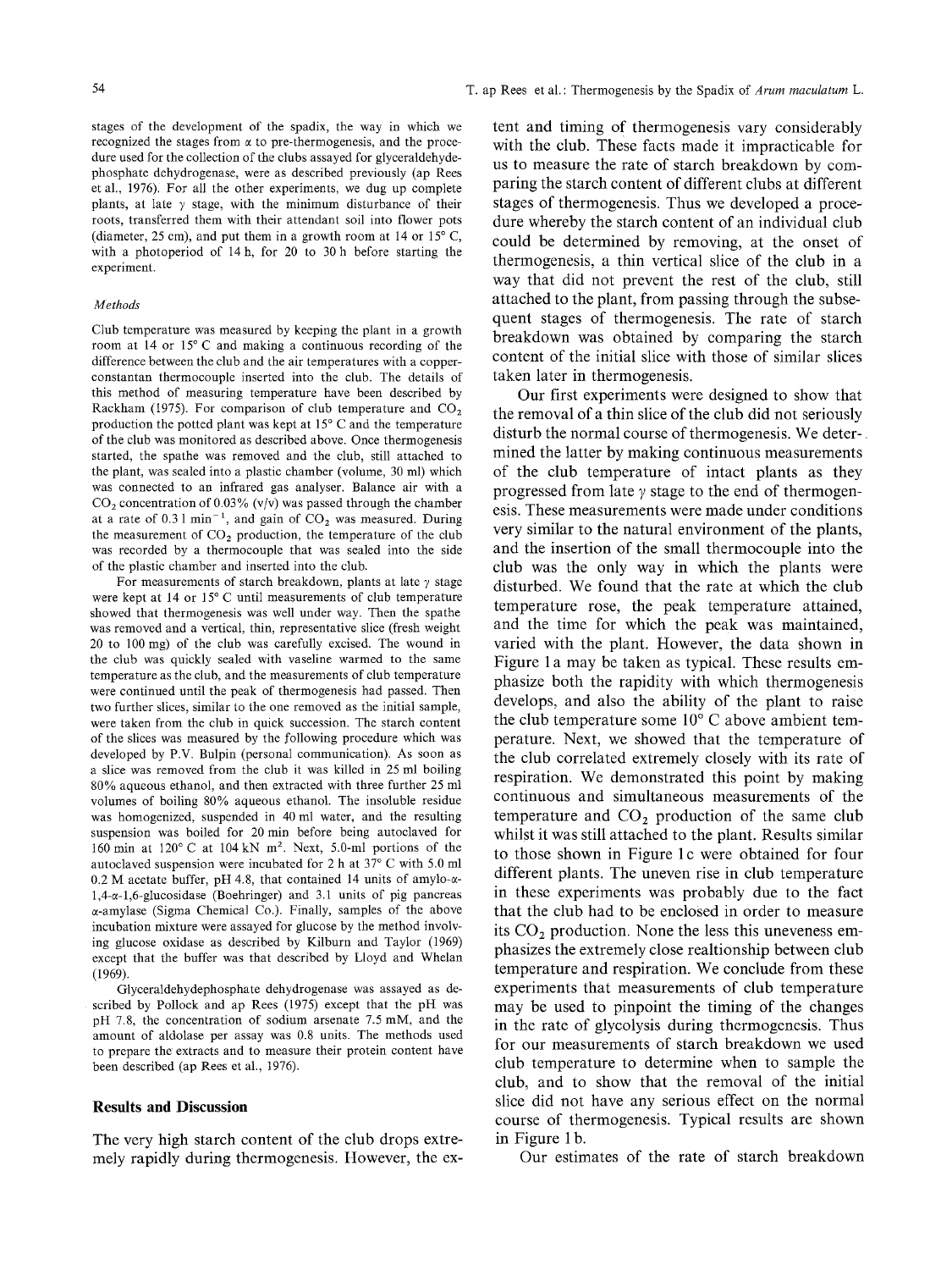

during thermogenesis are given in Table 1. The starch content of the initial samples taken from different clubs varied according to the precise point in the development of thermogenesis at which we took the sample. In general the values obtained for these initial samples are comparable to those reported for clubs at pre-thermogenesis by Lance (1972). As the two final samples from any one club were taken almost simultaneously, the agreement between the values obtained for these samples is an indication of the reliability of our sampling technique. The data indicate that this was adequate. We attribute the variation in the rates of starch breakdown in different clubs to differences between clubs. Such variation is to be expected in view of the differences which we found in the extent and timing of thermogenesis, and the

Table 1. Starch breakdown during thermogenesis by spadix of *Arum maculatum.* In each experiment a plant at late y stage was transferred to 14° C. When the club temperature reached 17 to  $18^{\circ}$  C, a slice (fresh weight 10 to 90 mg) was cut vertically from the club and taken for assay of starch. Club temperature was monitored until the peak passed and then two further slices were removed in rapid succession and assayed

| $Ex-$<br>peri-<br>ment | Starch content<br>(mg $g^{-1}$ fresh weight) |                  | Interval<br>between                      | Rate of starch<br>breakdown                                       |  |
|------------------------|----------------------------------------------|------------------|------------------------------------------|-------------------------------------------------------------------|--|
|                        | Initial<br>sample                            | Final<br>samples | initial<br>and final<br>samples<br>(min) | (umol hexose)<br>produced $g^{-1}$<br>fresh weight<br>$\min^{-1}$ |  |
|                        | 215                                          | 178; 168         | 34.5                                     | 7.63                                                              |  |
| $\overline{2}$         | 303                                          | 110;86           | 208                                      | 6.09                                                              |  |
| 3                      | 191                                          | 104:96           | 150                                      | 3.77                                                              |  |
| 4                      | 221                                          | 96:94            | 264                                      | 2.94                                                              |  |

Fig. 1. Temperature  $(0 \rightarrow 0)$  of club of spadix of *Arum macutatum* during thermogenesis; a intact, b after removal of slice for measurement of starch, c in relation to  $CO_2$  production ( $\bullet$ — $\bullet$ )

differences in peak rates of respiration noted by Lance (1972). The rates of starch breakdown are likely to be minimal for the periods examined and it is probable that higher rates occurred for short times at the peak of thermogenesis. Thus it is permissible to take the average of the two highest rates in Table 1 as a measure of the minimum rate of glycolysis at thermogenesis. The value obtained is about double that which we got from measurements of the  $CO<sub>2</sub>$  production of excised clubs (ap Rees et al., 1976). It is likely that this discrepancy is mainly due to the effects of excising the club. It is of interest to note that our estimates of glycolysis obtained from measurements of starch breakdown show that the rate in the club of *Arum* spadix significantly exceeds that in many actively metabolizing mammalian tissues, including tetanized muscle (Scrutton and Utter, 1968).

In order to test our view that the development of this high rate of glycolysis at thermogenesis is dependent upon increases in the maximum catalytic activities of glycolytic enzymes that occur during club development, we compare the latter with the former (Table 2). We think that the results are best expressed per club because the number of cells in a club changes much less than either fresh weight or protein content during development (ap Rees et al., 1976). None the less the other bases are used in order to show that our arguments do not depend upon the way in which the rates are expressed. The data for phosphofructokinase (E.C. 2.7.1.11.), aldolase (E.C. 4.1.2.7.), fresh weight, and protein are derived from previously described experiments (ap Rees et al., 1976). We have supplemented these results by measurements of the activities of another glycolytic enzyme, glyceraldehy-